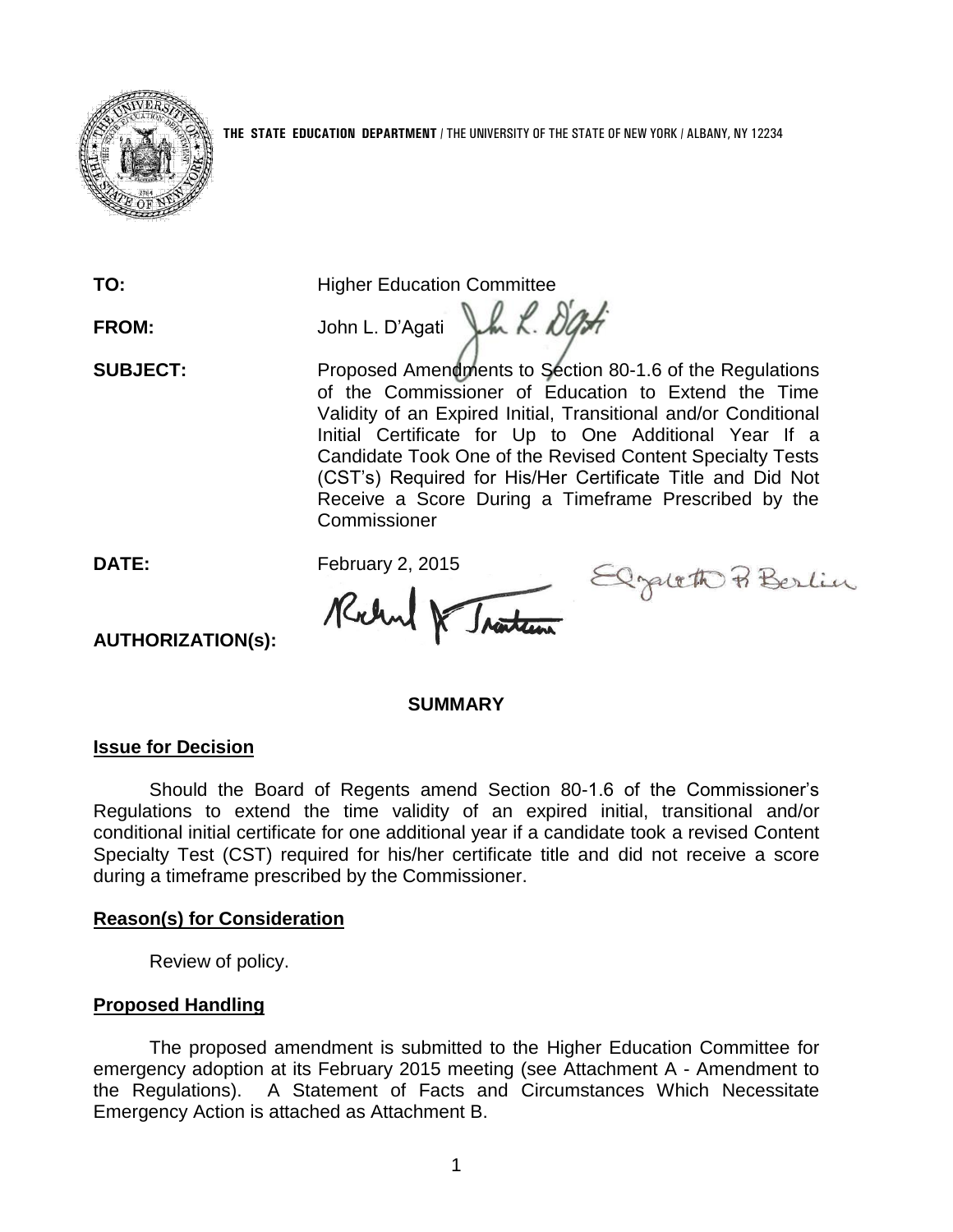#### **Procedural History**

A Notice of Proposed Rule Making will be published in the State Register on February 25, 2015. Supporting materials are available upon request to the Secretary to the Board of Regents.

#### **Background Information**

At the November and December 2009 Board of Regents meetings, the Board approved a number of initiatives for the purpose of transforming teaching and learning and school leadership in New York State. The Board of Regents discussion included the development of new examinations, including the creation of performance assessments for teachers and school building leaders, and the revision of the current Content Specialty Tests (CSTs).

In May 2010, the Board reaffirmed the direction for the new examinations, which includes the Academic Literacy Skills Test (ALST), the Educating All Students test (EAS), the edTPA, and the School Building Leader performance assessment (SBL), as well as revisions to the Content Specialty Tests (CSTs). The new certification examinations were described in New York's Race to the Top (RTTT) application in 2010, are part of New York's RTTT scope of work, and were scheduled to be implemented in May 2013.

Over the last several months, the Department has been working to revise the CSTs consistent with the Regents Reform Agenda and the New York State teaching standards (see Attachment C for the CST revision schedule). Although the first group of revised CSTs became operational in September 2014, the results of the revised CSTs cannot be determined or released to teacher candidates until the standard setting process is completed.

Since the CST results have not yet been released, there are certificate holders who may lose their certification if their certificates are not extended. This could result a teachers being terminated from employment for lack of a valid certificate.

The proposed amendment provides for a time extension of up to one year for an expired initial certificate, transitional certificate and/or conditional initial certificate to provide time for the exam results to be released without penalizing the teacher.

#### **Examples:**

Teachers who were issued a conditional initial teaching certificate prior to May 1, 2014 need a passing score on the appropriate CST in order to have their initial certificate issued before the conditional initial certificate expires. Without the passing score on the appropriate CST, the conditional initial certificate will expire and the teacher will no longer be certified. If these teachers do not receive an initial certificate, they may be terminated from employment.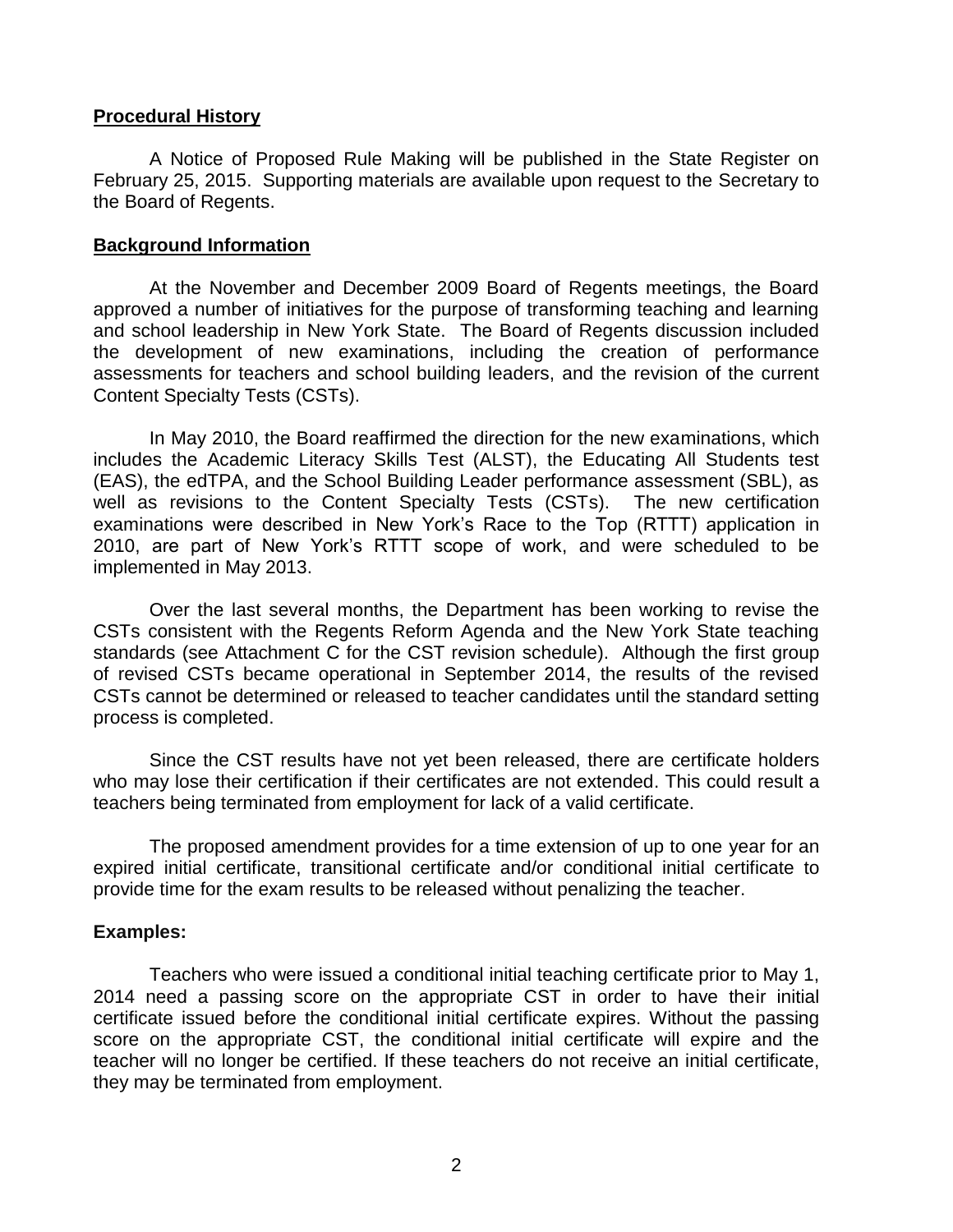Teachers who hold an initial certificate and are not able to gain the required three years of experience for the professional certificate may apply for a reissuance of their initial certificate. To have their initial certificate reissued, the teacher is required to retake and pass the appropriate CST within one year of the application for the reissuance. Without a passing score on the appropriate CST, the initial certificate cannot be issued. The initial certificate will expire and the teacher will no longer be certified if we do not provide for an additional time extension on these certificates, which may result in termination from employment.

Teachers who were issued certain Transitional B certificates (i.e. Students with Disabilities, Deaf and Hard of Hearing, English to Speakers of Other Languages) that required a CST for the Transitional B certificate are required to pass the appropriate CST in order to be issued the initial certificate. For these candidates, the Transitional B certificate will expire and the initial certificate cannot be issued until the teacher receives a passing score on the appropriate CST. Teachers that hold a Transitional B certificate will not be issued the initial certificate unless we provide for an additional time extension on these certificates, and they may be terminated from employment.

#### Recommendation

VOTED: That subdivision (c) of section 80-1.6 of the Regulations of the Commissioner of Education be amended, as submitted, effective February 10, 2015, for the preservation of the general welfare in order to ensure that teachers who have taken one of the revised CST administered on or after September 2014 that is required for their certificate title but have not received a score from the Department on their revised CST, receive a time extension of up to one year on their expired certificate to ensure that they do not lose their certification and/or employment.

#### Timetable for Implementation

If the proposed amendment is adopted as an emergency rule at the February 2015 meeting, the proposed amendment will be effective on February 10, 2015. It is anticipated that the proposed amendment will be adopted by the Board of Regents as a permanent rule at its April 2015 meeting. If adopted at the April 2015 meeting, the proposed amendment will become effective April 29, 2015.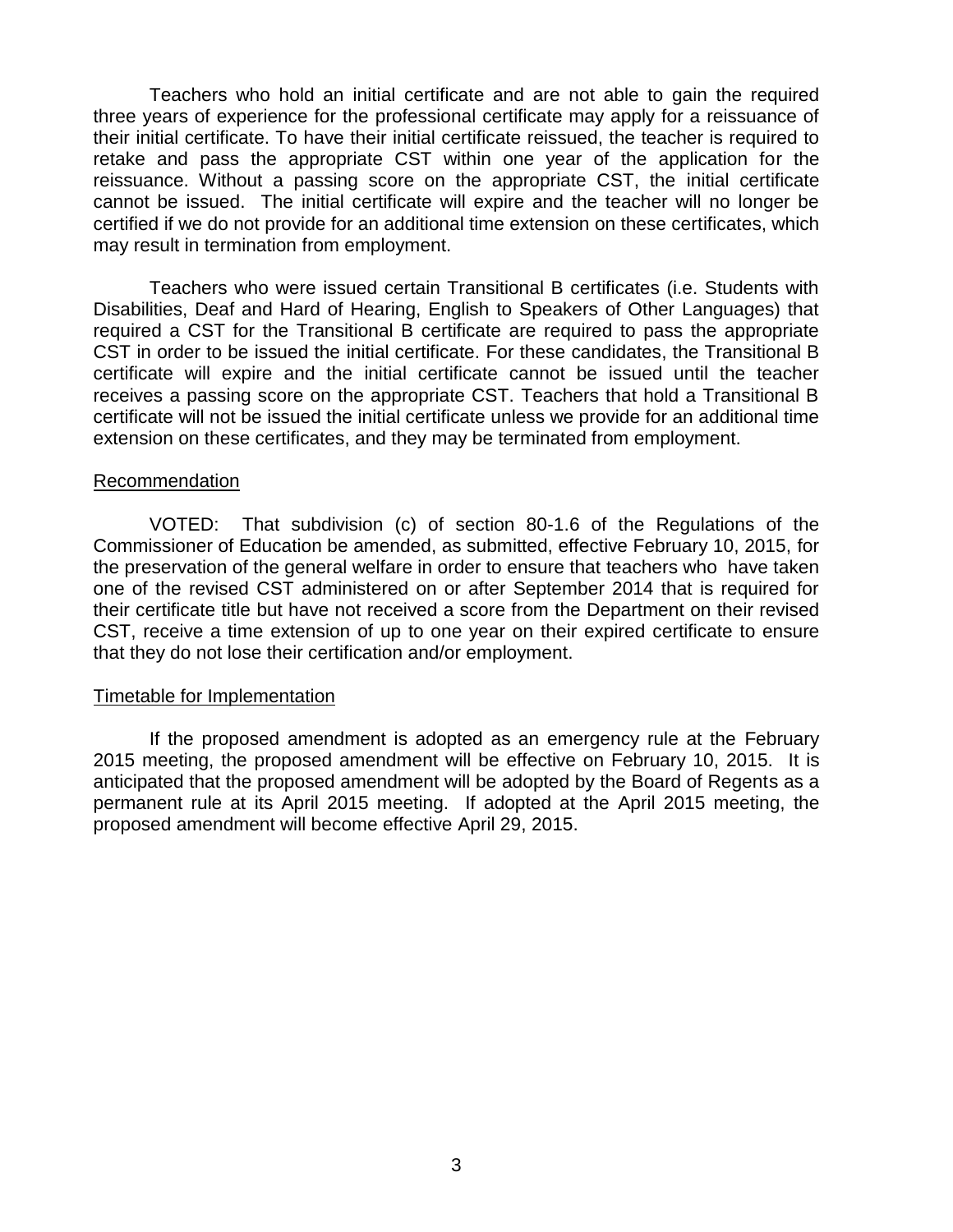**Attachment A**

# AMENDMENT TO THE REGULATIONS OF THE COMMISSIONER OF EDUCATION

Pursuant to sections 207, 305, 3004 and 3006 of the Education Law.

Subdivision (c) of section 80-1.6 of the Regulations of the Commissioner of Education is amended, effective February 10, 2015, to read as follows:

(c) [The] Except as otherwise provided in this subdivision, the commissioner may extend the time validity of an expired provisional, excluding an expired provisional certificate in the classroom teaching service or an expired provisional certificate in the title of school administrator and supervisor, initial or transitional certificate beyond the two-year extension provided for in subdivision (a) of this section, for a period not to exceed one additional year, if in the six-months preceding the end of the two-year extension, the candidate is faced with extreme hardship or other circumstances beyond the control of the individual and is unable to complete the requirements for the professional certificate in a timely manner. The commissioner may further extend the time validity of an expired initial or transitional certificate for an additional period of not to exceed one additional year; and may extend the validity of a conditional initial certificate for a period of up to one year if a candidate took one of the revised content specialty examinations administered on or after September 2014, and is required for his/her certificate title and he/she did not receive his/her score on such examination from the department on such examination within a timeframe prescribed by the commissioner and he/she has met all the other certification requirements for the next certificate (i.e., the initial or professional certificate, as applicable).

4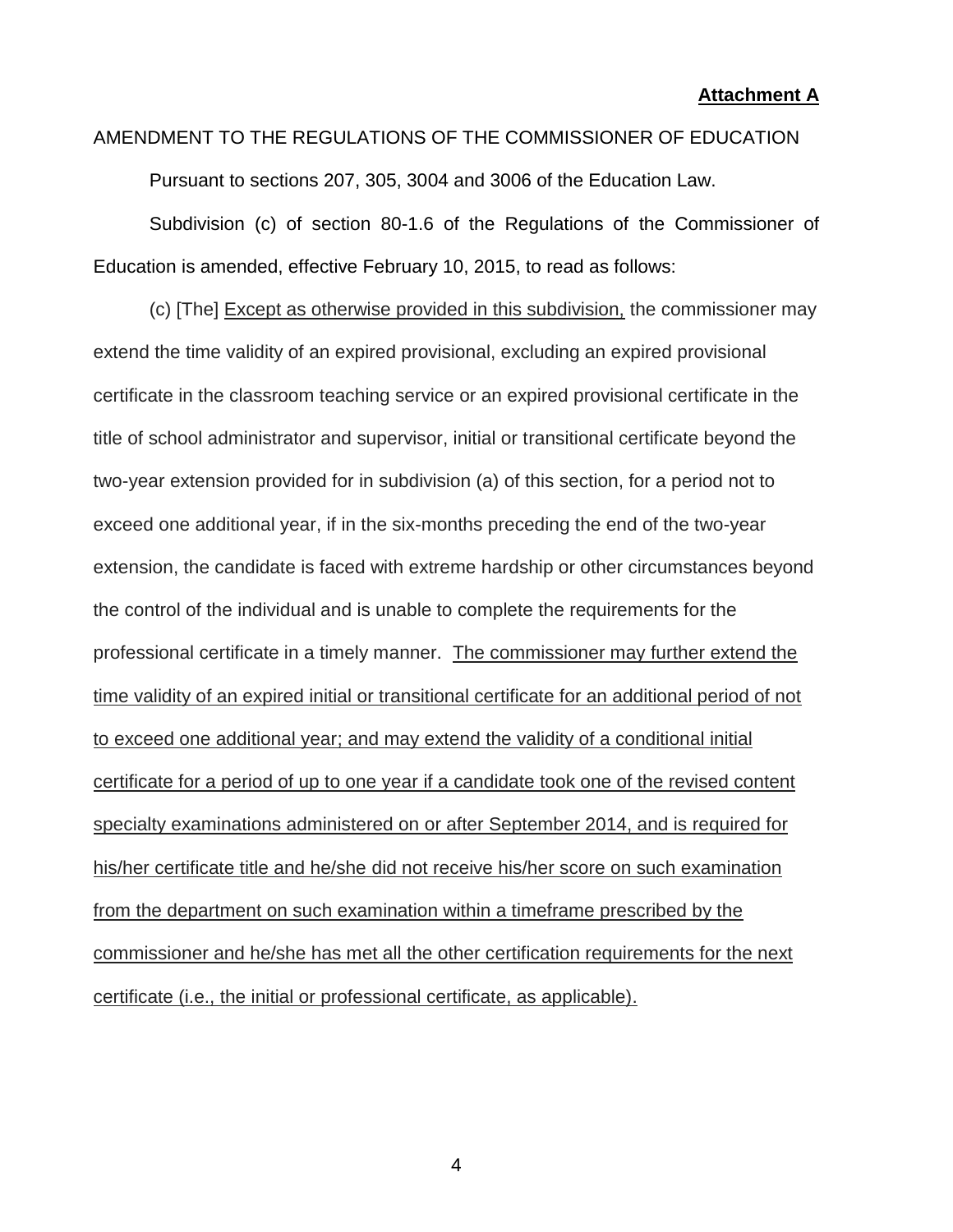#### **Attachment B**

#### **8 NYCRR §80-1.6**

#### STATEMENT OF FACTS AND CIRCUMSTANCES

#### WHICH NECESSITATE EMERGENCY ACTION

At the November and December 2009 Board of Regents meetings, the Board approved a number of initiatives for the purpose of transforming teaching and learning and school leadership in New York State. The Board of Regents discussion included the development of new examinations, including revision of the current Content Specialty Tests (CSTs).

The CST's are currently being revised. The first group of revised CST's became operational in September 2014. However, the results/scores on the revised CST's will not be released to teacher candidates until the standard setting process is complete.

Since the CST results have not being released to candidates, there are certificate holders that may lose their certification as of January 31, 2015 if their certificates are not extended by the Department. This will result in some teachers being terminated from employment as they will no longer hold a valid certificate.

In an effort to resolve this issue, the proposed amendment provides for a time extension of up to one-year for an expired initial certificate, transitional certificate and/or a conditional initial certificate to provide time for the exam results to be released by the Department without penalizing teacher.

 Since the Board of Regents meets at fixed intervals, the earliest the proposed rule can be presented for regular (non-emergency) adoption, after expiration of the required 45-day public comment period provided for in the State Administrative Procedure Act (SAPA) sections 201(1) and (5), would be the April 2015 Regents meeting. Furthermore, pursuant to SAPA section 203(1), the earliest effective date of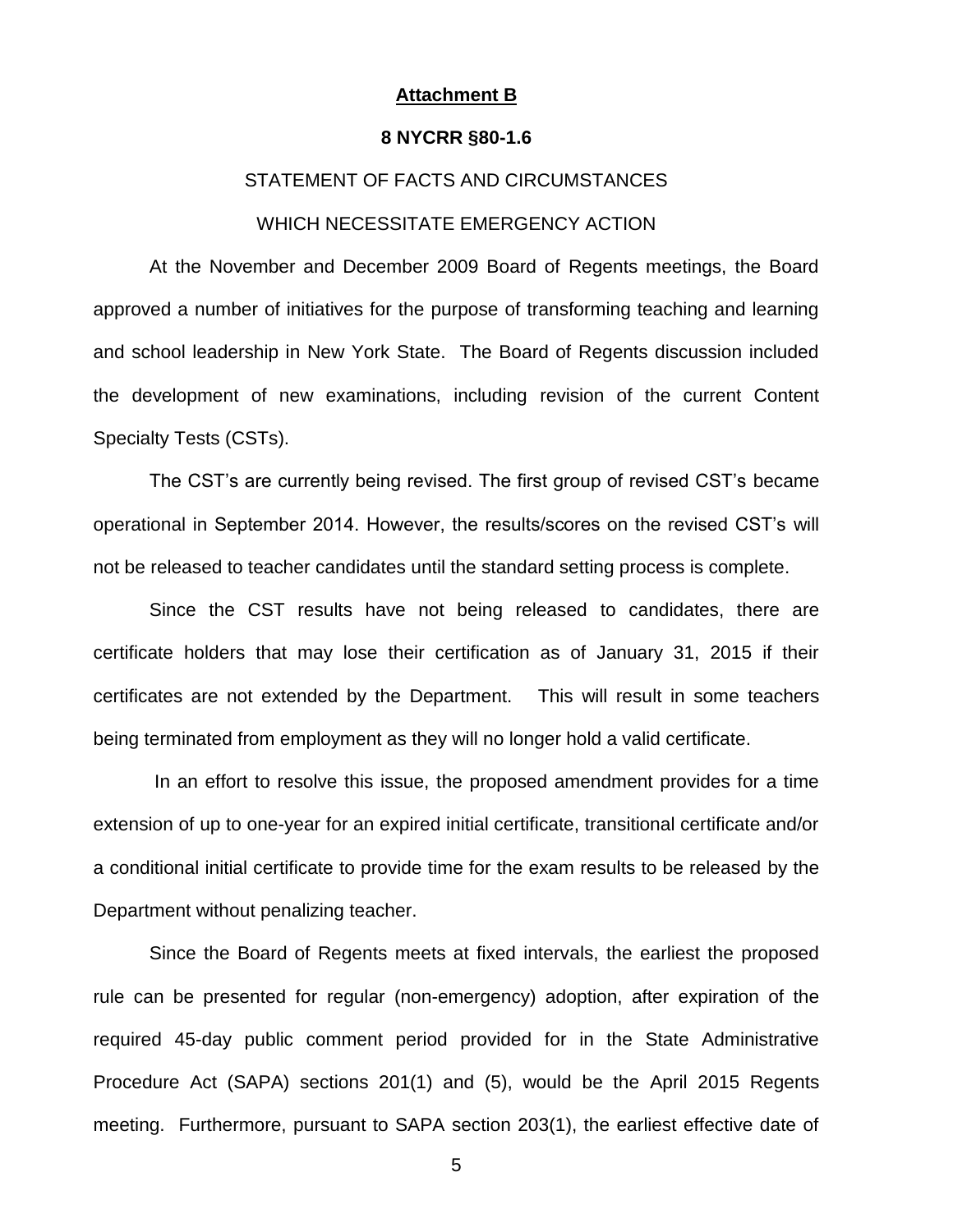the proposed rule, if adopted at the April meeting, would be April 29, 2015, the date a Notice of Adoption would be published in the State Register. However, the Department's records reveal that some certificate holders may lose their certification if their certificates are not extended, through no fault of their own because they have not received their result/score on the content specialty examinations.

Therefore, emergency action is necessary at the February 2015 Regents meeting for the preservation of the general welfare in order to ensure that teachers who have met all other requirements for their next teaching certificate, except they have not received a score on their revised content specialty examination, receive a time extension on their expired certificate to ensure that they do not lose their certification.

It is anticipated that the proposed rule will be presented for adoption as a permanent rule at the April 2015 Regents meeting, which is the first scheduled meeting after expiration of the 45-day public comment period prescribed in the State Administrative Procedure Act for State agency rule makings.

6